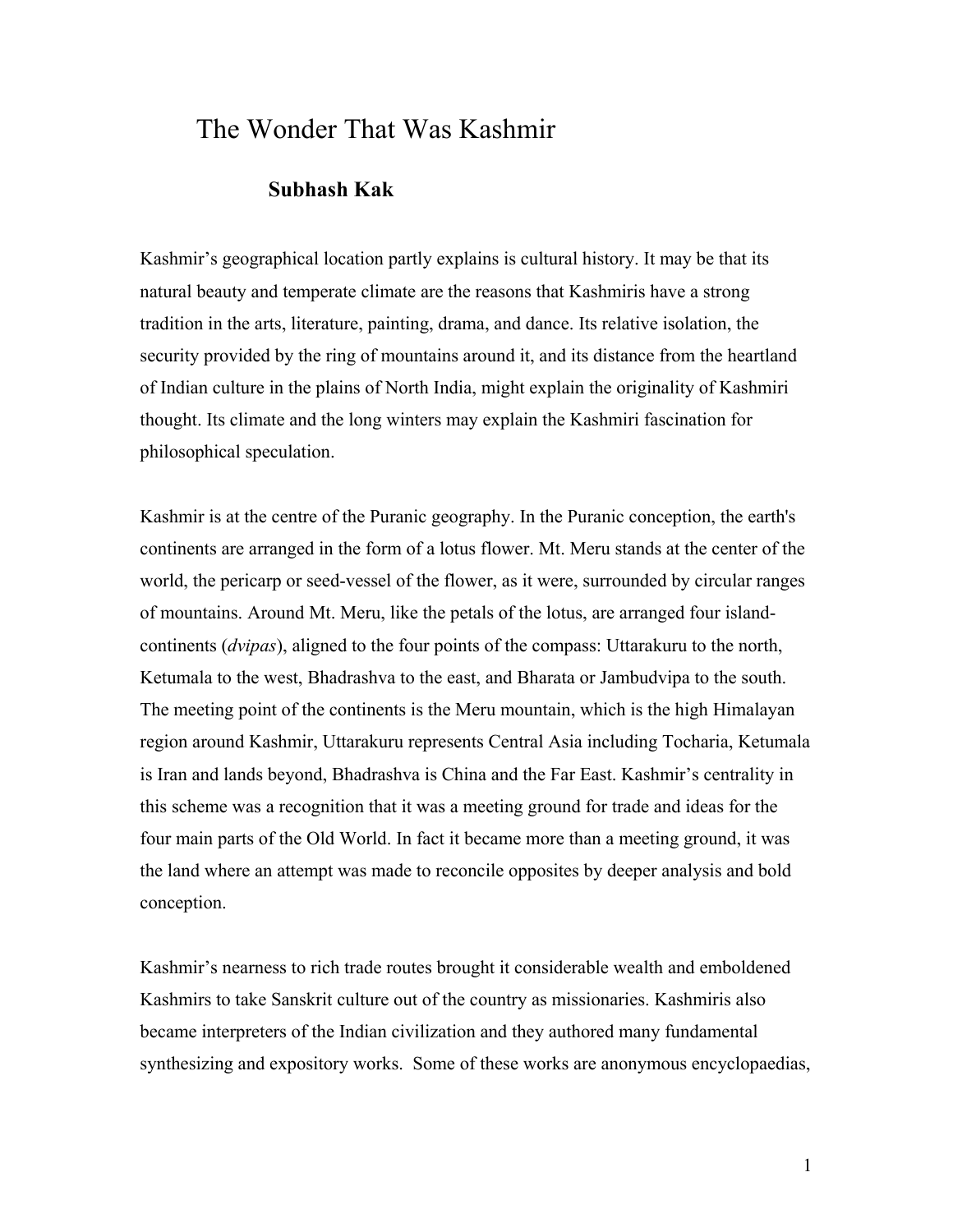for many other works the author's name is known but the details of the life and circumstances in Kashmir are hardly remembered.

Kalhana's *Rajatarangini* (River of Kings), written in about 1150, provides a narrative of successive dynasties that ruled Kashmir. Kalhana claimed to have used eleven earlier works as well the Nilamata Purana. Of these earlier books only the Nilamata Purana survives. The narrative in the Rajatarangini becomes more than mere names with the accession of the Karkota dynasty in the early seventh century.

The political boundaries of Kashmir have on occasion extended much beyond the valley and the adjoining regions. According to Hiuen Tsang, the Chinese traveler, the adjacent territories to the west and south down to the plains were also under the direct control of the king of Kashmir. With Durlabhavardhana of the Karkota dynasty, the power of Kashmir extended to parts of Punjab and Afghanistan. It appears that during this period of Kashmiri expansion the ruling elite, if not the general population, of Gilgit, Baltistan, and West Tibet spoke Kashmiri-related languages. Later, as Kashmir's political power declined, these groups were displaced by Tibetan speaking people.

In the eighth century, Lalitaditya (reigned 725-761), conquered most of north India, Central Asia and Tibet. His vision and exertions mark a new phase of Indian empirebuilding. Kashmir had become an important player in the rivalries amongst the various kingdoms of north India.

The jostling of the Kashmiri State within the circle of the north Indian powers led to an important political innovation. The important *Vishnudharmottara Purana*, believed to have been written in Kashmir of the Karkota kings, recommends innovations regarding the *rajasuya* and the *ashvamedha* sacrifices, of which the latter in its medieval interpretations was responsible for much warfare amongst kings. In the medieval times the horse was left free to roam for a year and the king's soldiers tried to establish the rule of their king in all regions visited by the horse, leading to fighting. The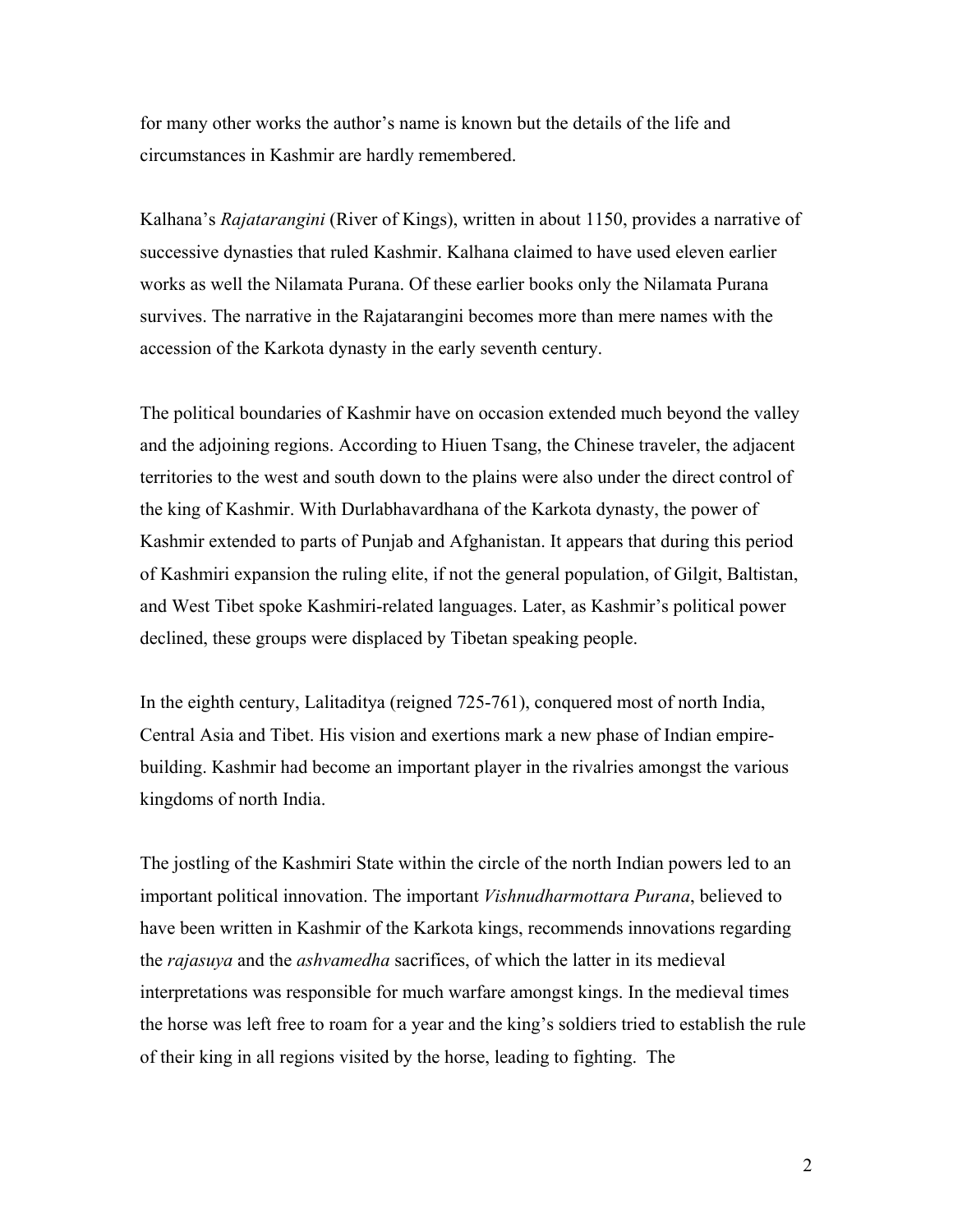*Vishnudharmottara Purana* replaced these ancient rites by the *rajyabhisheka* (royal consecration) and *surapratishtha* (the fixing of the divine abode) rites.

This essay presents an overview of the most important Kashmiri contributions to Indian culture, emphasizing some of the lesser known aspects of these contributions. Specifically, we consider the contributions to the arts, sciences, literature, and philosophy. Our historical assessment of Kashmiri culture is hampered by the nature of our records. The texts and objects of art do not always indicate their provenance and the connections with Kashmir emerge only from indirect evidence. We are on sure ground when we come to Buddhist sources, the texts of the Kashmir Shaivism, and the names mentioned in the *Rajatarangini* and other early narratives.

#### Early Period

During the Vedic period, Kashmir appears to be an important region because it appears that the Mujavant mountain, the region where Soma grew, was located there. It is possible that in the Vedic era a large part of the valley was still under a lake. Kalhana's history begins with the Mahabharata War, but it is very hazy with regard to the events prior to the Mauryan Emperor Ashoka.

The great grammarian Panini lived in northwest Punjab not too far from Kashmir and the university at Taxila (Takshashila) was also close to the valley. At the time of Hiuen Tsang, Takshashila was a tributary to Kashmir. It is generally accepted that Patanjali, the great author of the Mahabhashya commentary on Panini's Ashtadhyayi, was a Kashmiri, as were a host of other grammarians like Chandra. According to Bhartrihari and other early scholars, Patanjali also made contributions to Yoga (the yoga-sutras) and to Ayurveda.

It is believed that Patanjali's mother was named Gorika and he was born in Gonarda. He was educated in Takshashila and he taught in Pataliputra. From the textual references in his works, it can be safely said that he belonged to 2nd century BC.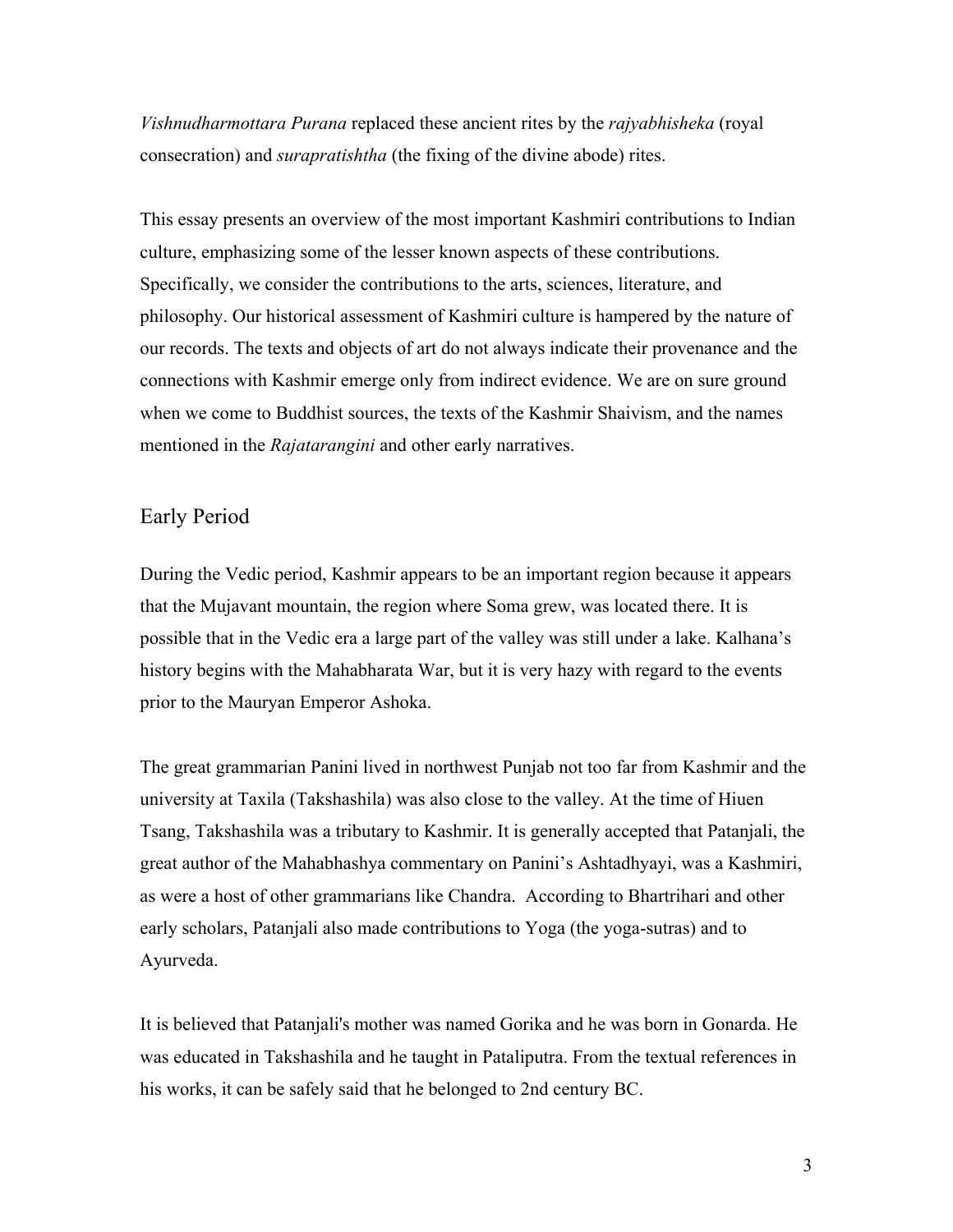The Charaka Samhita of Ayurveda that has come down to us is due to the editing of Dridhabala from Kashmir, who also added seventeen chapters to the sixth section and the whole of the eighth section. Patanjali may have been involved in this editing process. But it is likely that the identity of the Kashmiris as a distinct group had not solidified in the Vedic period and to speak of ethnicity at that time is meaningless.

In any event, Kashmir of these early times was a part of the larger northwest Indian region of which Takshashila was a center of learning. The early levels of buildings in Takshashila have been traced to 800 BC. The first millennium BC was a period of great intellectual activity in this part of India and attitudes that later came to be termed Kashmiri were an important element of this activity. Amongst these attitudes was a characteristic approach to classification in the arts and the interest in grammar.

Panini's grammar remains one of the greatest achievements of the human intellect. It described the grammar of the Sanskrit language by a system of 4,000 algebraic rules, a feat that has not been equaled for any other language to this day. It also set the tone for scientific studies in India with their emphasis on algorithmic explanations. Patanjali's commentary on the Panini grammar was responsible for the exaltation of its reputation. It appears that Panini arose in the same intellectual climate that characterized Kashmir during its Classical period.

# Drama and Music: The Natya Shastra

An early name seen as belonging to Kashmir is Bharata Muni of the Natyashastra. The indirect reasons for this identification are that the *rasa* idea of the Natyashastra was discussed by many scholars in Kashmir. Another reason is that the Natyashastra has a total of 36 chapters and it is suggested that this number may have been deliberately chosen to conform to the theory of 36 *tattvas* which is a part of the later Shaivite system of Kashmir. Many descriptions in this book seem especially true for Kashmir. The *bhana*,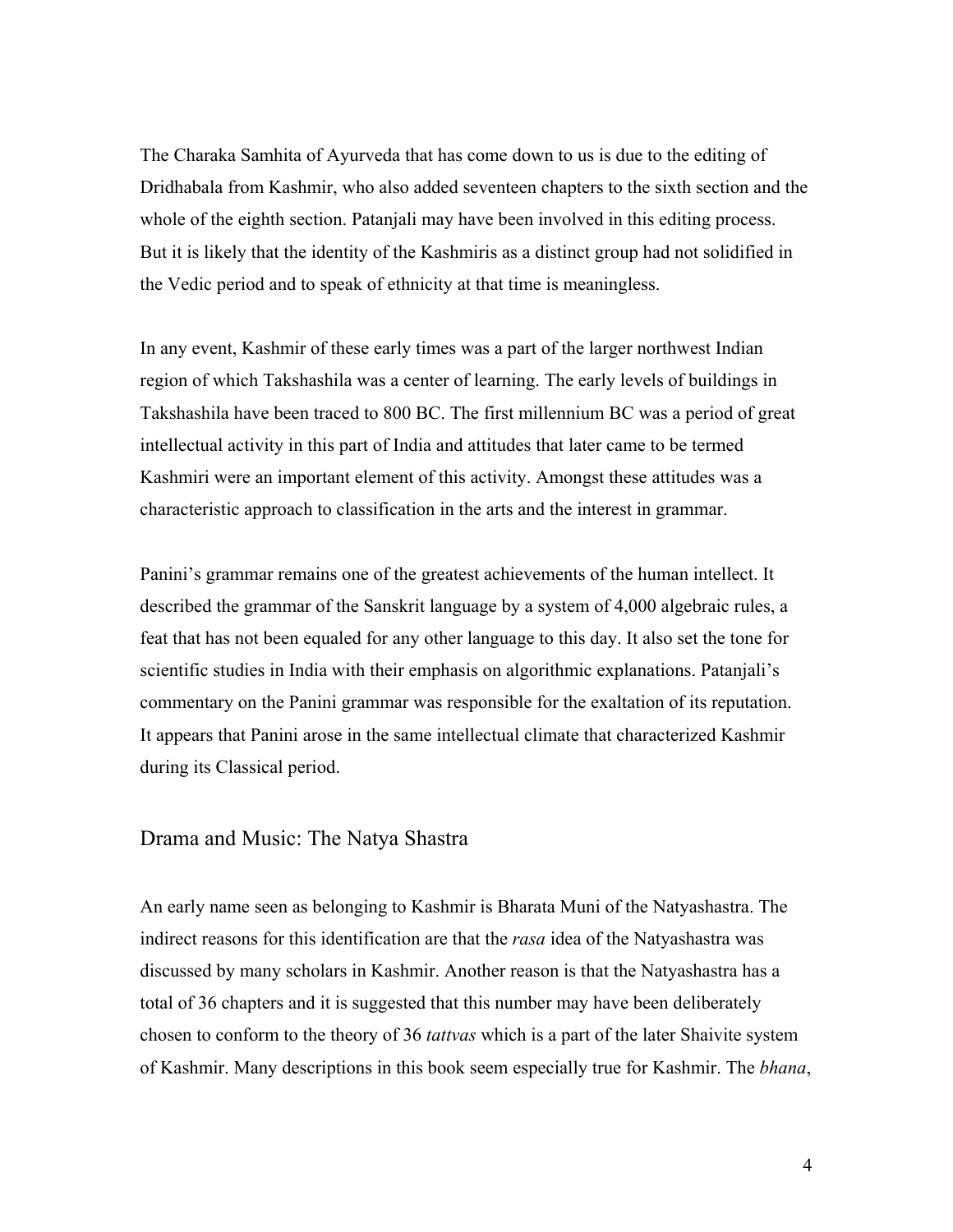a one-actor play described by Bharata is still performed in Kashmir by groups called *bhand pather* (*bhana patra*, in Sanskrit).

It should be mentioned here parenthetically that a few scholars take Bharata to be a Southerner. It is also interesting that there exist some very close connections between Kashmir and South India in the cultural tradition like the worship of Shiva, Pancharatra, Tantra, and the arts. Recently, when I pointed this out to Vasundhara Filliozat, the art historian who has worked on Karnataka, she said that the inscriptional evidence indicates a continuing movement of teachers from Kashmir to the South and that Kashmir is likely to have been the original source of many of the early Shaivite, Tantric, and Sthapatya Agamas.

Bharata Muni's *Natya Shastra* not only presents the language of creative expression, it is the world's first book on stagecraft. It is so comprehensive that it lists 108 different postures that can be combined to give the various movements of dance. Bharata's ideas are the key to proper understanding of Indian arts, music and sculpture. They provide an insight into how different Indian arts are expressions of a celebratory attitude to the universe. Manomohan Ghosh, the modern translator of the Natya Shastra, believes that it belongs to the  $5<sup>th</sup>$  century BC. He bases his assessment on the archaic pre-Paninian features of the language and the fact that Bharata mentions the arthashastra of Brihaspati and not that of the 4<sup>th</sup> century BC Kautilya.

The term *natya* is synonymous with drama. According to Bharata, the *natya* was created by taking elements from each of the four Vedas: recitation (*pathya*) from the Rigveda, song or melody (*gita)* from the Samaveda, acting (*abhinaya*) from the Yajurveda, and sentiments (*rasa*) from the Atharvaveda. By this synthesis, the Natya Shastra became the fifth Veda, meant to take the spirit of the Vedic vision to the common man. Elsewhere, Bharata says: "The entire nature of human beings as connected with the experiences of happiness and misery, and joy and sorrow, when presented through the process of histrionics (*abhinaya*) is called *natya*."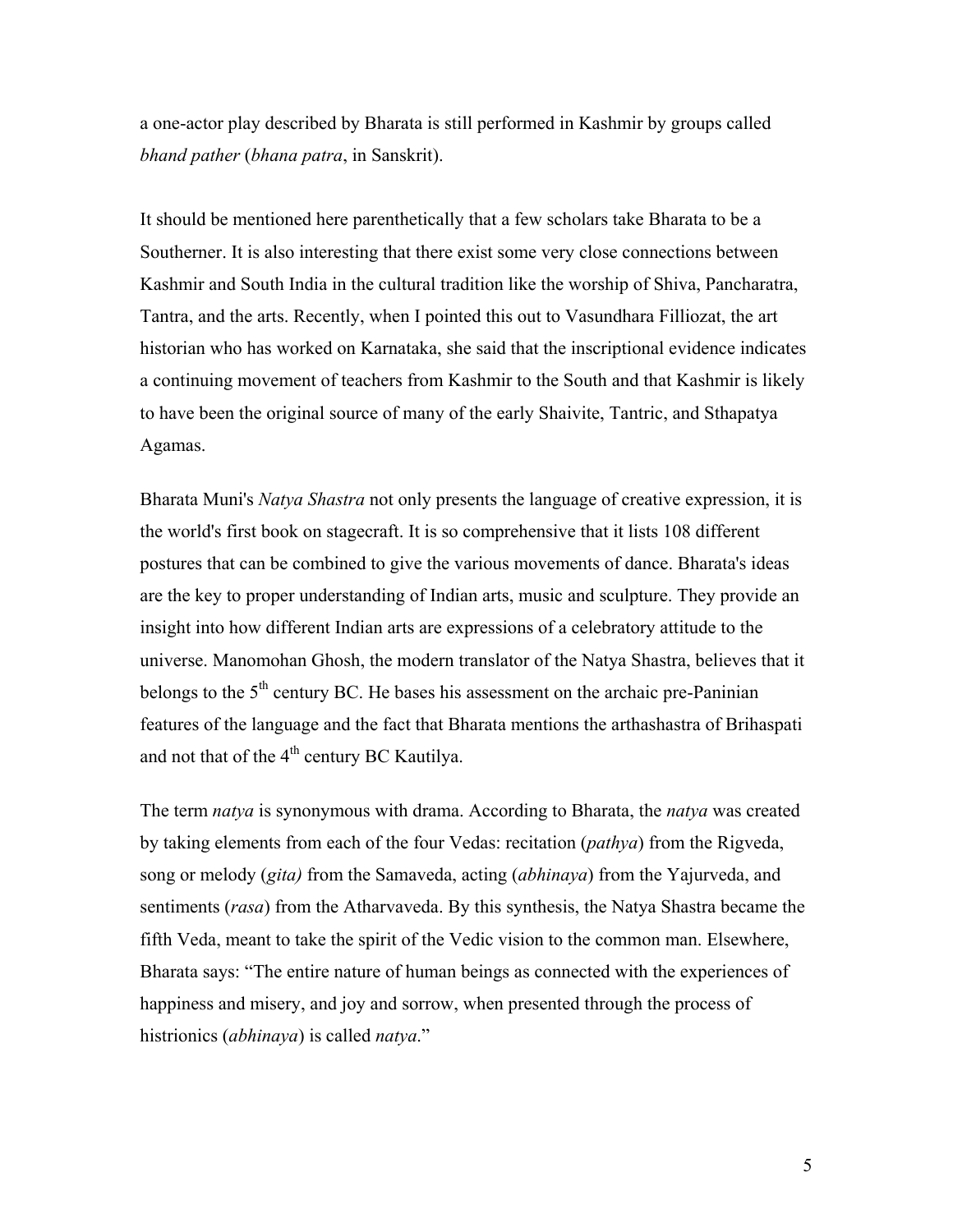Five of the thirty-six chapters of the *Natya Shastra* are devoted to music. Bharata speaks of the 22 *shrutis* of the octave, the seven notes and the number of *shrutis* in each of them. He explains how the *vina* is to be tuned. He also describes the *dhruvapada* songs that were part of musical performances.

The concept of *rasa*, enduring sentiment, lies behind the aesthetics of the *Natya Shastra*. There are eight *rasas*: heroism, fury, wonder, love, mirth, compassion, disgust and terror. Bharata lists another 33 less permanent sentiments. The artist, through movement, voice, music or any other creative act, attempts to evoke them in the listener and the spectator. This evocation helps to plumb the depths of the soul, thereby facilitating self-knowledge.

The algorithmic approach to knowledge became the model for scientific theories in the Indic world, extending from India to the east and Southeast Asia. The ideas of the *Natya Shastra* were in consonance with this tradition and they provided an overarching comprehensiveness to sculpture, temple architecture, performance, dance and story telling. But unlike other technical shastras that were written for the scholar, Bharata's work influenced millions directly. For these reasons alone, the *Natya Shastra* is one of the most important books ever written.

To appreciate the pervasive influence of the *Natya Shastra*, just consider music. The comprehensiveness of the *Natya Shastra* forged a tradition of tremendous pride and resilience that survived the westward movement of Indian musical imagination through the agency of itinerant musicians. Several thousand Indian musicians, of which Kashmiri musicians are likely to have been a part, were invited by the fifth century Persian king Behram Gaur. Turkish armies used Indians as professional musicians.

Bharata stresses the transformative power of creative art. He says, "It teaches duty to those who have no sense of duty, love to those who are eager for its fulfillment, and it chastises those who are ill-bred or unruly, promotes self-restraint in those who are disciplined, gives courage to cowards, energy to heroic persons, enlightens men of poor intellect and gives wisdom to the learned."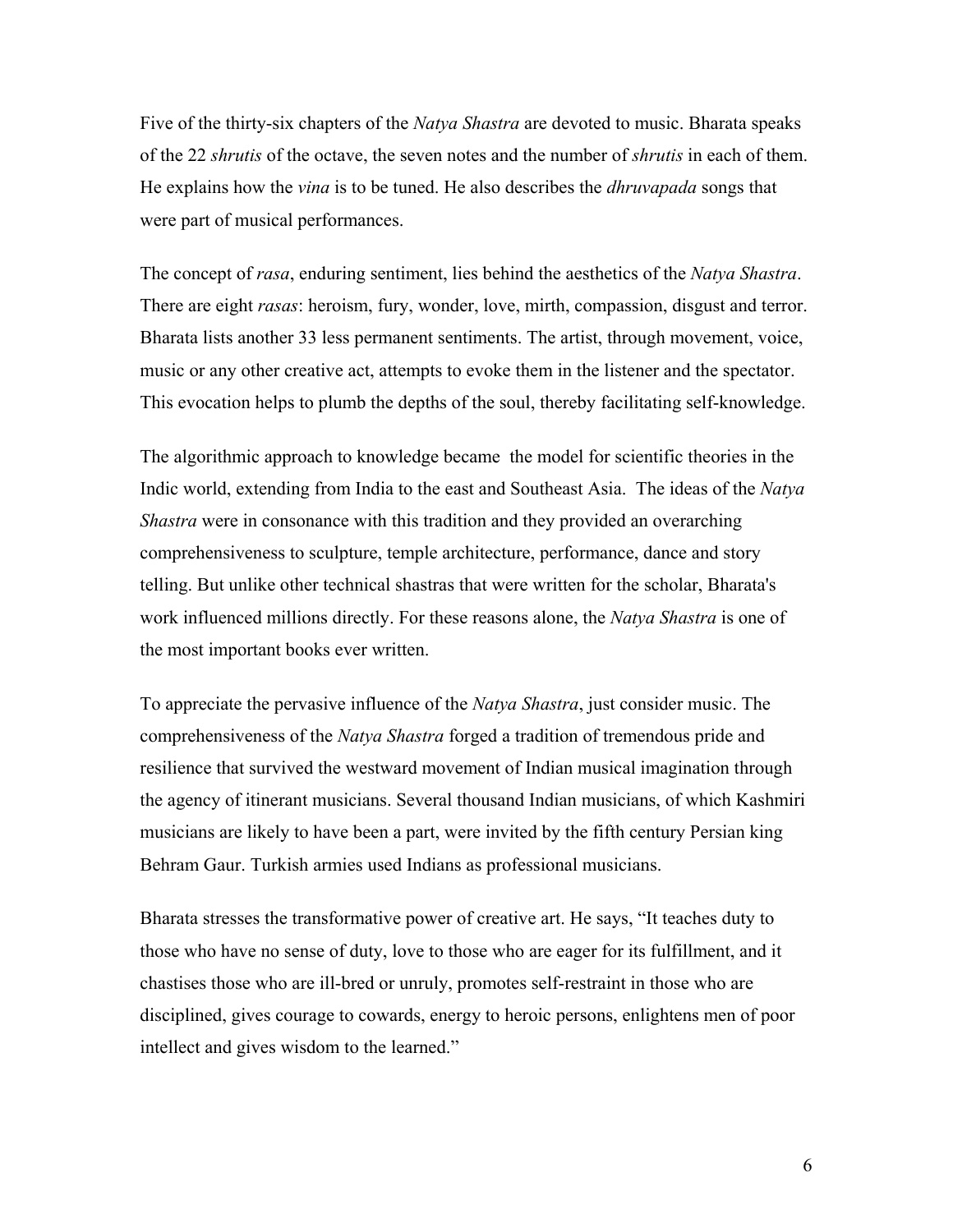Our life is spent learning one language or another. Words in themselves are not enough, we must learn the languages of relationships, ideas, music, games, business, power, and nature. There are some languages that one wishes did not exist, like that of evil. But evil, resulting from ignorance that makes one act like an animal, is a part of nature and it is best to recognize it so that one knows how to confront it. Creative art show us a way to transcend evil because of its ability to transform. This is why religious fanatics hate art.

# Cosmology and Science: The Yoga Vasishtha

Another book from Kashmir which has had enduring influence over Indian thought is the Yoga Vasishtha (YV). Professing to be a book of instruction on the nature of consciousness, it has many fascinating passages on time, space, matter and cognition. They are significant not only in telling us about thinking in Kashmir, they summarize Indian ideas of physics, available to us through a variety of sources, that are not widely known outside scholarly circles. Starting with a position that seeks to unify space, time, matter, and consciousness, an argument is made for relativity of space and time, cyclic and recursively defined universes, and a non-anthropocentric view.

Within the Indian tradition it is believed that reality transcends the separate categories of space, time, matter, and observation. In this function, called *Brahman*, inhere all categories including knowledge. The conditioned mind can, by ``tuning'' in to *Brahman*, obtain knowledge, although it can only be expressed in terms of the associations already experienced by the mind. In this tradition, scientific knowledge describes as much aspects of outer reality as the topography of the mindscape. Connections (*bandhu*) between the outer and the inner are assumed: we can comprehend reality only because we are already equipped to do so. In other words, innate, primitive, *a priori* ideas give rational organization to our fragmentary sensations.

The Yoga-Vasishtha (YV) is over 29,000 verses long, and it is traditionally attributed to Valmiki, author of the epic Ramayana, which is over two thousand years old. But scholars believe it was composed in the early centuries in Kashmir. The historian of philosophy Dasgupta dated it about the sixth century AD on the basis that one of its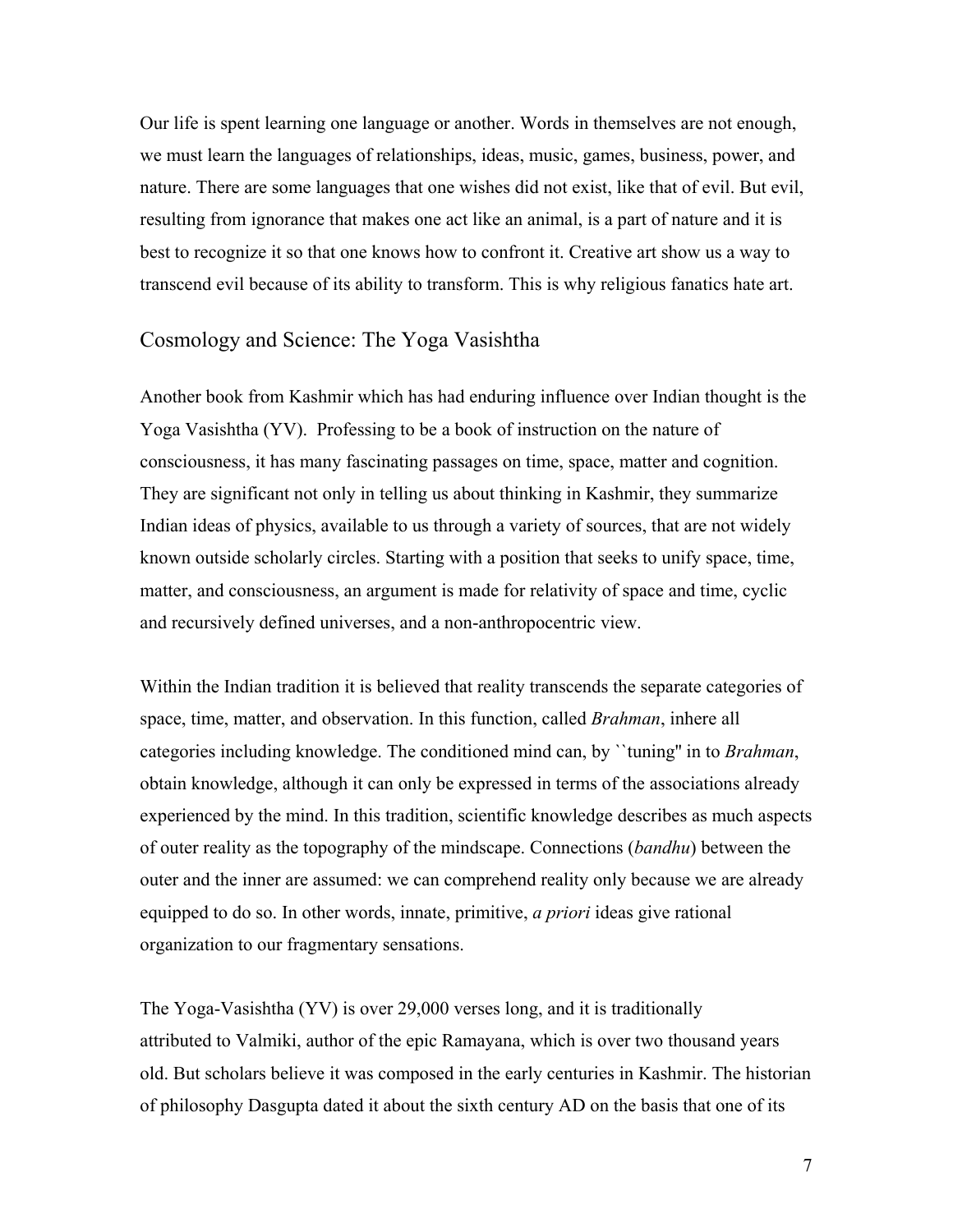verses appears to be copied from one of Kalidasa's plays, considering Kalidasa to have lived around the fifth century. But new theories support the view that the traditional date of Kalidasa is 50 BC. This means that the estimates regarding the age of YV are further muddled and it is possible that this text could be 2000 years old.

YV may be viewed as a book of philosophy or as a philosophical novel. It describes the instruction given by Vasishtha to Rama of the Ramayana. Its premise may be termed radical idealism and it is couched in a fashion that has many parallels with the notion of a participatory universe, where the actions of the conscious agents have a bearing on future evolution.

Its most interesting passages from the scientific point of view relate to the description of the nature of space, time, matter, and consciousness. It should be emphasized that the YV ideas do not stand in isolation. Similar ideas are to be found in the earlier Vedic books. At its deepest level the Vedic conception is to view reality in a unitary manner; at the next level one may speak of the dichotomy of mind and matter. Ideas similar to those found in YV are also encountered in the Puranic and Tantric literature. But the clarity and directness with which these ideas are described in YV is unique.

Roughly speaking, the Vedic system speaks of an interconnectedness between the observer and the observed. The Vedic system of knowledge is based on a tripartite approach to the universe where connections exist in triples in categories of one group and across groups: sky, atmosphere, earth; object, medium, subject; future, present, past; and so on. Beyond the triples lies the transcendental ``fourth''.

Three kinds of motion are alluded to in the Vedic books: these are the translational motion, sound, and light which are taken to be ``equivalent'' to earth, air, and sky. The fourth motion is assigned to consciousness; and this is considered to be infinite in speed.

It is most interesting that the books in this Indian tradition speak about the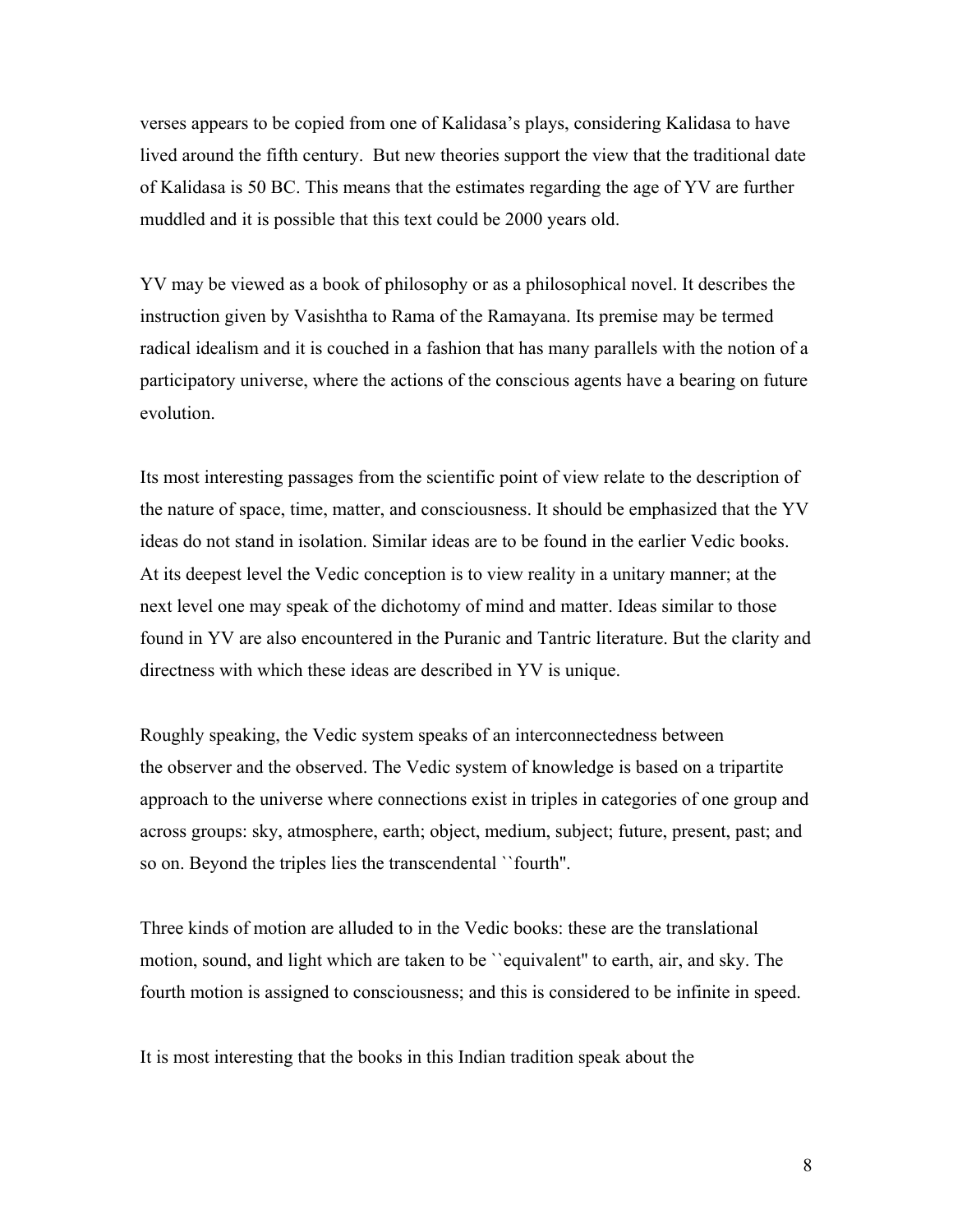relativity of time and space in a variety of ways. The Puranas speak of countless universes, time flowing at different rates for different observers and so on.

Universes defined recursively are described in the famous episode of Indra and the ants in Brahmavaivarta Purana, the Mahabharata, and elsewhere. These flights of imagination are to be traced to more than a straightforward generalization of the motions of the planets into a cyclic universe. They must be viewed in the background of an amazingly sophisticated tradition of cognitive and analytical thought.

The YV argues that whereas physical nature is taken to be analyzable it is defined only in relation to observers. Consciousness is considered a more fundamental category. But YV is not written as a systematic text. Its narrative jumps between various levels: psychological, biological, and physical, as is traditional in Indian texts. Not surprisingly, given the Vedic emphasis on *rta*, YV accepts the idea that laws are intrinsic to the universe. But do these laws remain constant? There is some suggestion that the laws of nature in an unfolding universe also evolve.

According to YV, new information does not emerge out of the inanimate world but it is a result of the exchange between mind and matter. It accepts consciousness as a kind of fundamental field that pervades the whole universe. One might speculate that the parallels between YV and some recent ideas of physics are a result of the degree of abstraction that is common to both; or one might assert that the parallels are a reflection of the inherent structure of the mind.

It appears that the Kashmiri understanding of physics was informed not only by astronomy and terrestrial experiments but also by speculative thought and by meditation on the nature of consciousness. Unfettered by either geocentric or anthropocentric views, this understanding unified the physics of the small with that of the large within a framework that included metaphysics. YV ideas do not represent a break with the older Vedic thought; they are an amplification of the basic themes informed by advances in the unfolding understanding of the astronomy and other physical sciences.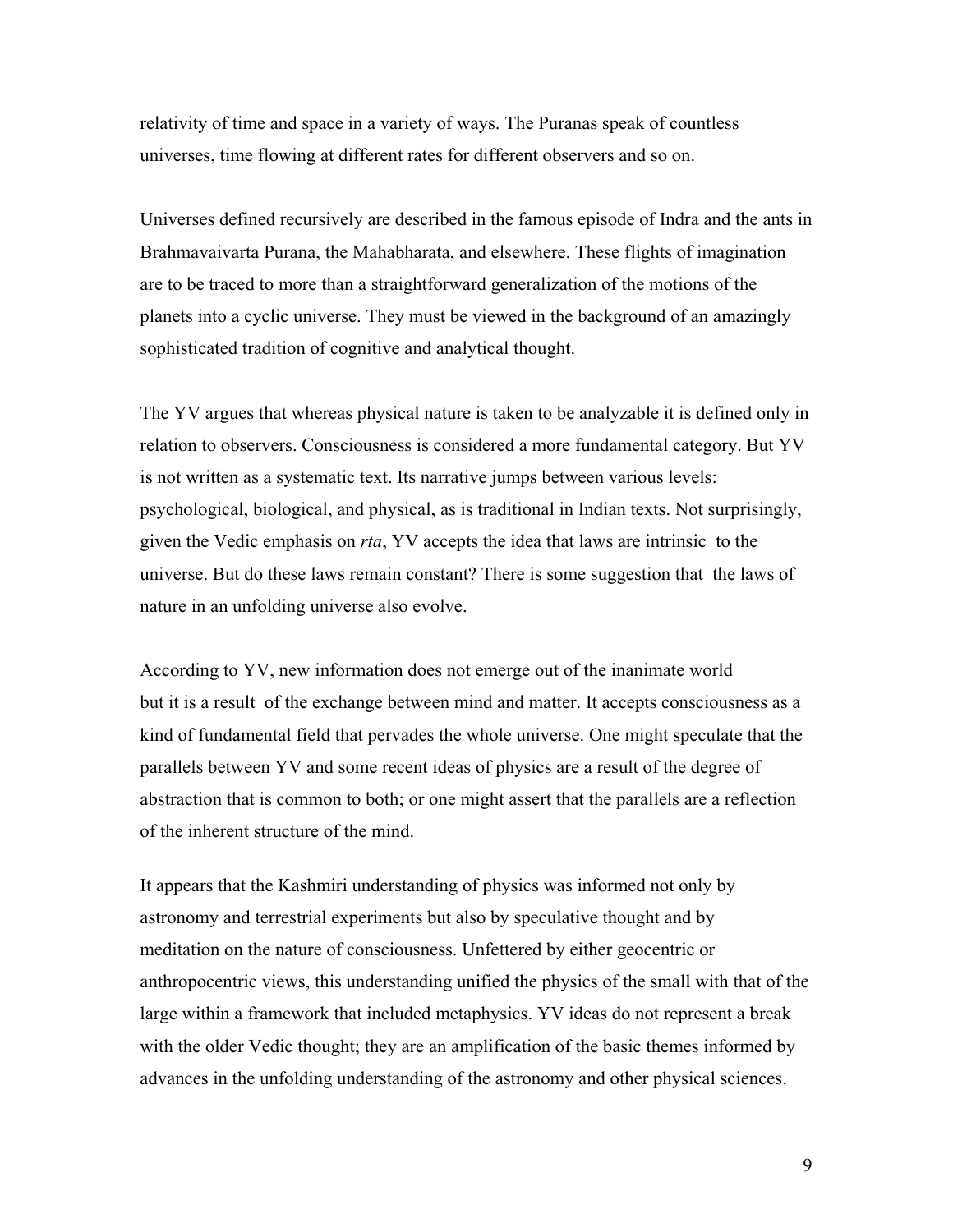This was a framework consisting of innumerable worlds (solar systems), where time and space were continuous, matter was atomic, and consciousness was atomic, yet derived from an all-pervasive unity. The material atoms were defined first by their subtle form, called *tanmatra*, which was visualized as a potential, from which emerged the gross atoms. A central notion in this system was that all descriptions of reality are circumscribed by paradox. The universe was seen as dynamic, going through ceaseless change.

#### Tantra: Shaivism and Vaishnavism

The Kashmiri approach to the world is uniquely positive. There is a celebration of nature and beauty for the objective world is also a representation of *Brahman* (Lord). This approach is part of the Kashmiri tantric thought in both its strands of Shaivism and Vaishnavism. The Tantras stress the equivalence of the universe and the body and look for divinity within the person.

Although the Vaishnavite Panchratra now survives only in South India, the earliest teachers looked to Kashmir as the seat of learning and spiritual culture. The Pancharatra ontology and ritual are described in the Kashmirian *Vishnudharmotta Purana.* According to this theology, the king was enjoined to build a temple for the rites to be performed to celebrate his victory over his opponents. These rites marked his union with Vishnu. This represented an important milestone in the conceptualization of the role of the king in Indic thought.

According to Kalhana, the worship of Shiva in Kashmir dates prior to the Mauryan King Ashoka. The Tantras were enshrined in texts known as the Agamas, most of which are now lost. The pinnacle of the Tantric Shaiva tradition is the Trika system. The great spiritual master and scholar Abhinavagupta (c. 975-1025) describes the goal of the Shaiva discipline is to find freedom. In this freedom, the adept becomes one with Shiva, transcending all oppositions and polarities. The *jivanamuka* (the liberated person)

10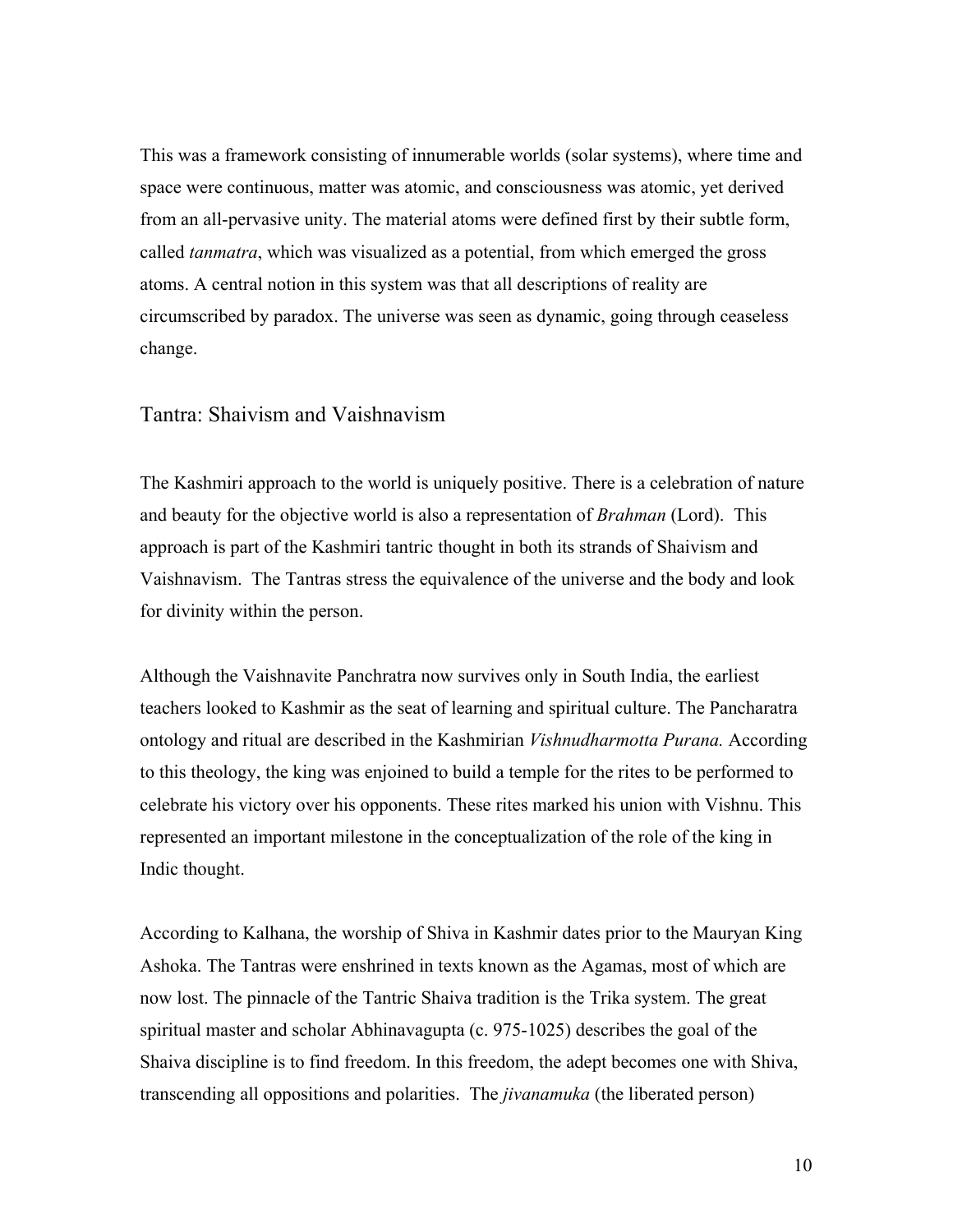experiences the freedom of Shiva in a blissful and unitary vision of the all-pervasiveness of the Absolute.

Two very interesting ideas in Kashmir Shaivism are that of *recognition* and of *vibration*. In the philosophy of Recognition , it is proposed that the ultimate experience of enlightenment consists of a profound and irreversible recognition that one's own true identity is Shiva himself. The doctrine of Vibration speaks of the importance of experiencing *spanda*, the vibration or pulse of consciousness. Every activity in the universe, as well as sensations, cognitions, emotions ebbs and flows as part of the universal rhythm of the one reality, Shiva.

#### Contributions to Buddhism

Kashmir became an early centre of Buddhist scholarship. In the first century, the Kushan emperor Kanishka chose Kashmir as the venue of a major Buddhist Council comprising of over 500 monks and scholars. At this meeting the previously uncodified portions of Buddha's discourses and the theoretical portions of the canon were codified. The entire canon (*the Tripitaka*) was inscribed on copper plates and deposited in a stupa. The Buddhist schools of Sarvastivada, Mahayana, Madhyamika, and Yogachara were all well developed in Kashmir. It also produced famous Buddhist logicians such as Dinnaga, Dharmakirti, Vinitadeva, and Dharmottara.

Kashmiris were tireless in the spread of Buddhist ideas to Central Asia. Attracted by Kashmir's reputation as a great centre of scholarship, many Buddhists came from distant lands to learn Sanskrit and train as translators and teachers. Amongst these was Kumarajiva (344-413), the son of the Kuchean princess who, when his mother became a nun, followed her into monastic life at the age of seven. He came to Kashmir in his youth to learn the Mahayana scriptures from Bandhudatta. Later he became a specialist in Madhyamika philosophy. In 383, Chinese forces seized Kucha and carried Kumarajiva off to China. From 401 he was at the Ch'in court in the capital Chang'an (the modern Xi'an), where he taught and translated Buddhist scriptures into Chinese. More than 100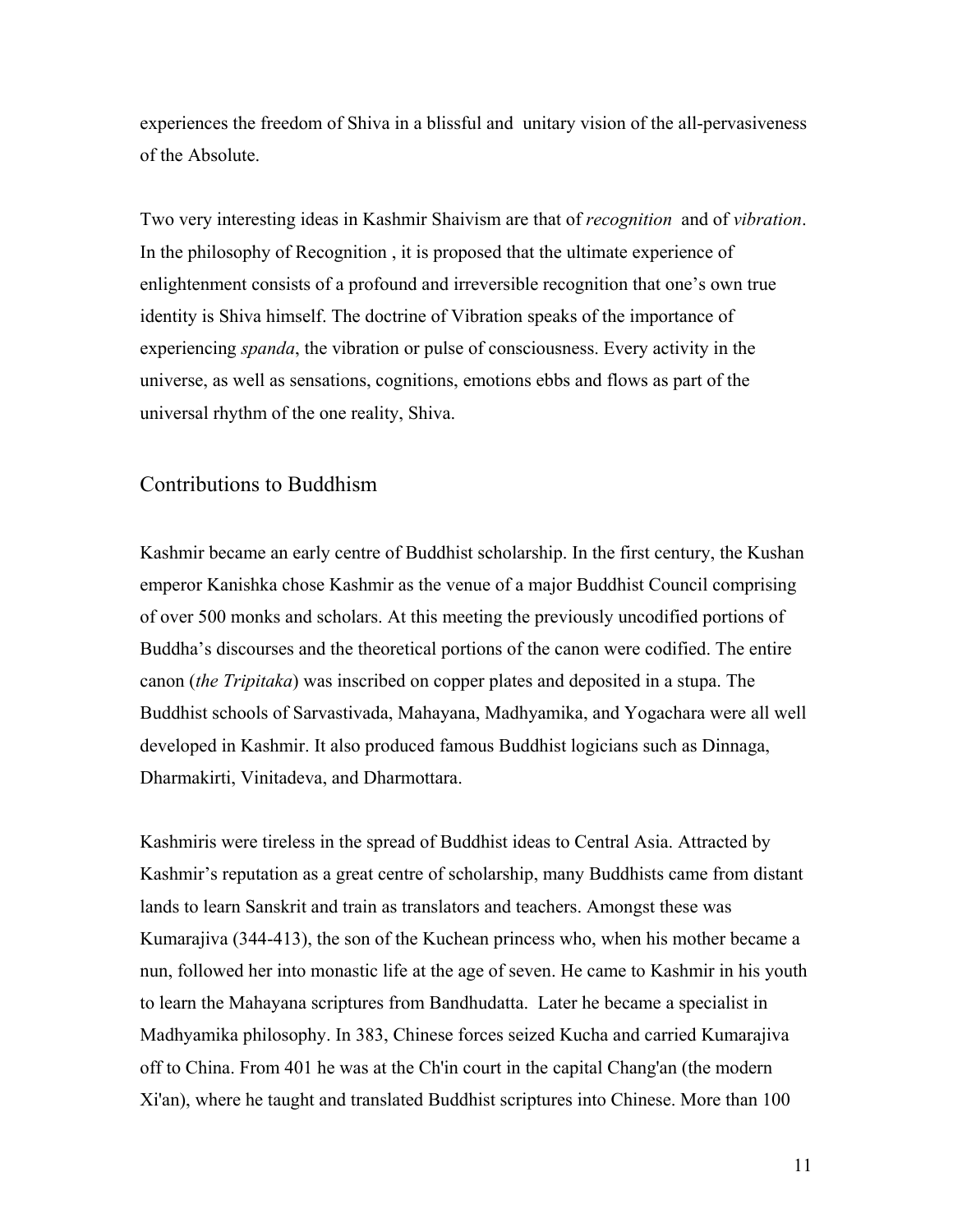translations are attributed to him. His works include some of the most important titles in the Chinese Buddhist canon. Kumarajiva's career had an epoch-making influence on Chinese Buddhist thought, not only because he translated important texts that were previously unknown, but also because he did much to clarify Buddhist terminology and philosophical concepts. He and his disciples established the Chinese branch of the Madhyamika, known as the San-lun, or "Three Treatises school."

Kumarajiva's contemporary, the Kashmiri Buddhabhadra also went to China to translate the Buddhist texts. The Kashmiri Buddhasena translated a major Yogachara text into Chinese. Hiuen Tsang, the famous Chinese pilgrim, came to Kashmir in 631, staying for two years.

Many famous Buddhist Tantric teachers were associated with Kashmir. According to some Tibetan sources, Naropa and Padmasambhava (who introduced Tantric Buddhism into Tibet) were Kashmiris. The Tibetan script is derived from the Kashmiri Sharada script, It was brought into Tibet by Thonmi-Sambhota, who was sent to Kashmir during the reign of Duralabhavardhana (seventh century) to study with Devatitasimha.

### Architecture and Painting

The uniqueness of the Kashmiri idiom in artistic expression has been recognized by historians. The ancient temple ruins in Kashmir are some of the oldest standing temples in India today (7th – 9th Centuries) and would have been among the most magnificent temples ever made in India. The sculptures found here are significant and exquisite.

The Martanda temple, built by Lalitaditya, is one of the earliest and yet largest stone temples to have been built in Kashmir. The temple is rectangular in plan, consisting of a mandapa and a shrine. Two other shrines flank the mandapa. It is enclosed by a vast courtyard by a peristyle wall with 84 secondary shrines in it. The columns of the peristyle are fluted. Each of the 84 niches originally contained an image of a form of Surya. The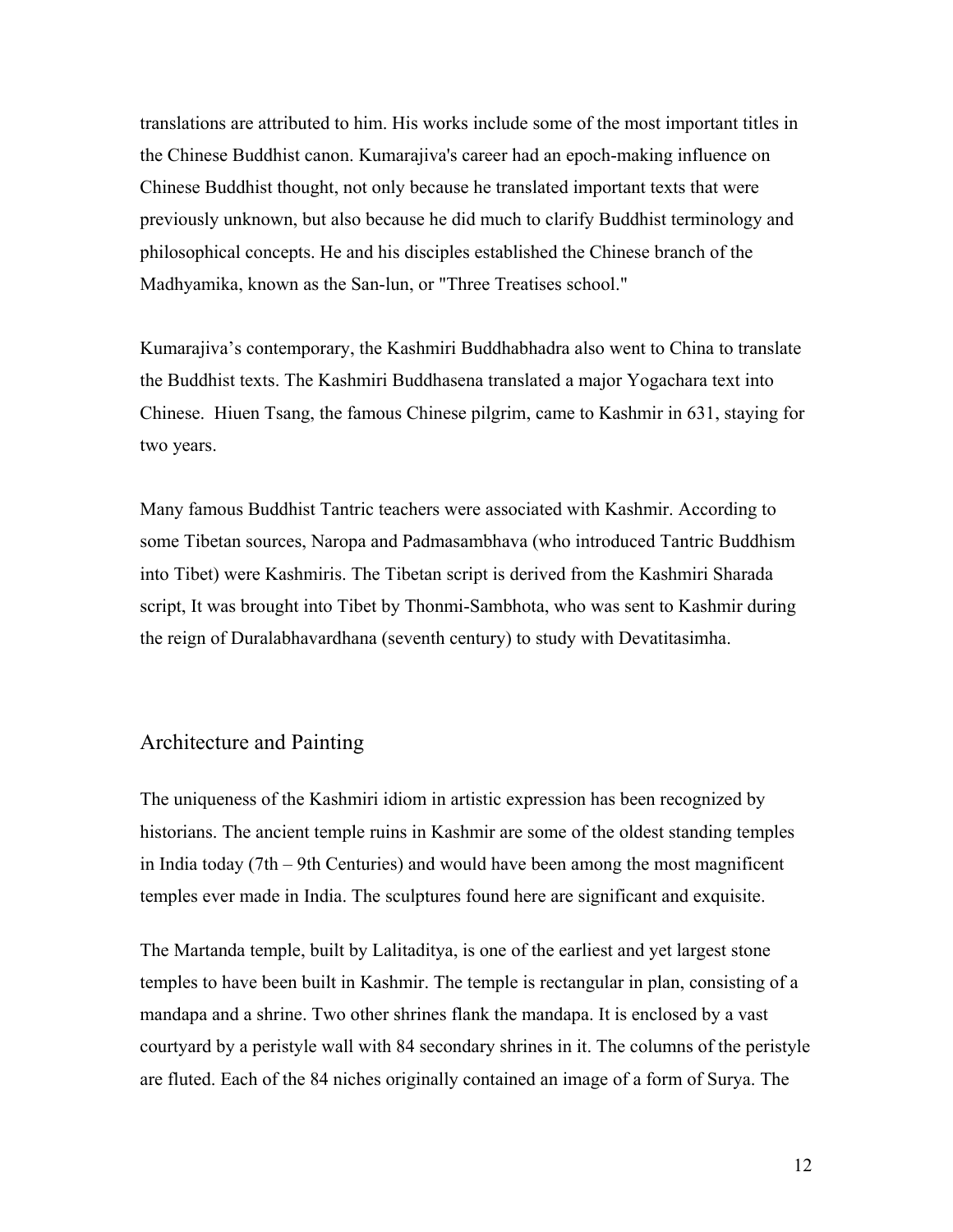number 84, as 21x4, appears to have been derived from the numerical association of 21 with the sun.

Lalitaditya also built an enormous chaitya in the town of Parihasapura which housed an enormous Buddha. Only the plinth of this huge monument survives, although one of the paintings at Alchi is believed to be its representation. There was also an enormous stupa in Parihasapura built by Lalitaditya's minister Chankuna, which may have even been larger than the chaitya. The Parihasapura monuments became models for Buddhist architecture from Afghanistan to Japan.

The Pandrethan temple as well as the Avantipur complex provide us further examples of the excellence of Kashmiri architecture and art. Kashmiri ivories and metal images are also outstanding, and are generally considered to be among the best anywhere in the world.

Kashmir also had a flourishing tradition of painting, which must have been used to decorate the temples walls. The earliest surviving examples of these painting come from Gilgit and date from about 8th century. Representing a highly developed style, these paintings must be seen as belonging to a very old tradition. Kashmiri craftsmen were long famed for their work and their hand can be seen in many works of art in Central Asia and Tibet.

Although references to paintings in ancient Kashmiri literature are scattered, and because all records of painting in the Valley were destroyed after the advent of Islam, it is possible to piece together this tradition from the paintings that are preserved in the Buddhist temples of Ladakh and Tibet. The Tibetan scholar Rinchen Sangpo (950 - 1055) claimed to have visited Kashmir thrice to obtain the services of 75 Kashmiri craftsmen, painters and teachers to build and decorate one hundred and eight temples in Western Tibet. According to the 16th century Tibetan scholar Lama Taranath, author of a history of Buddhism in India, there existed in the  $9<sup>th</sup>$  century India four principal school of art: eastern, middle country, Marwar, and the Kashmiri.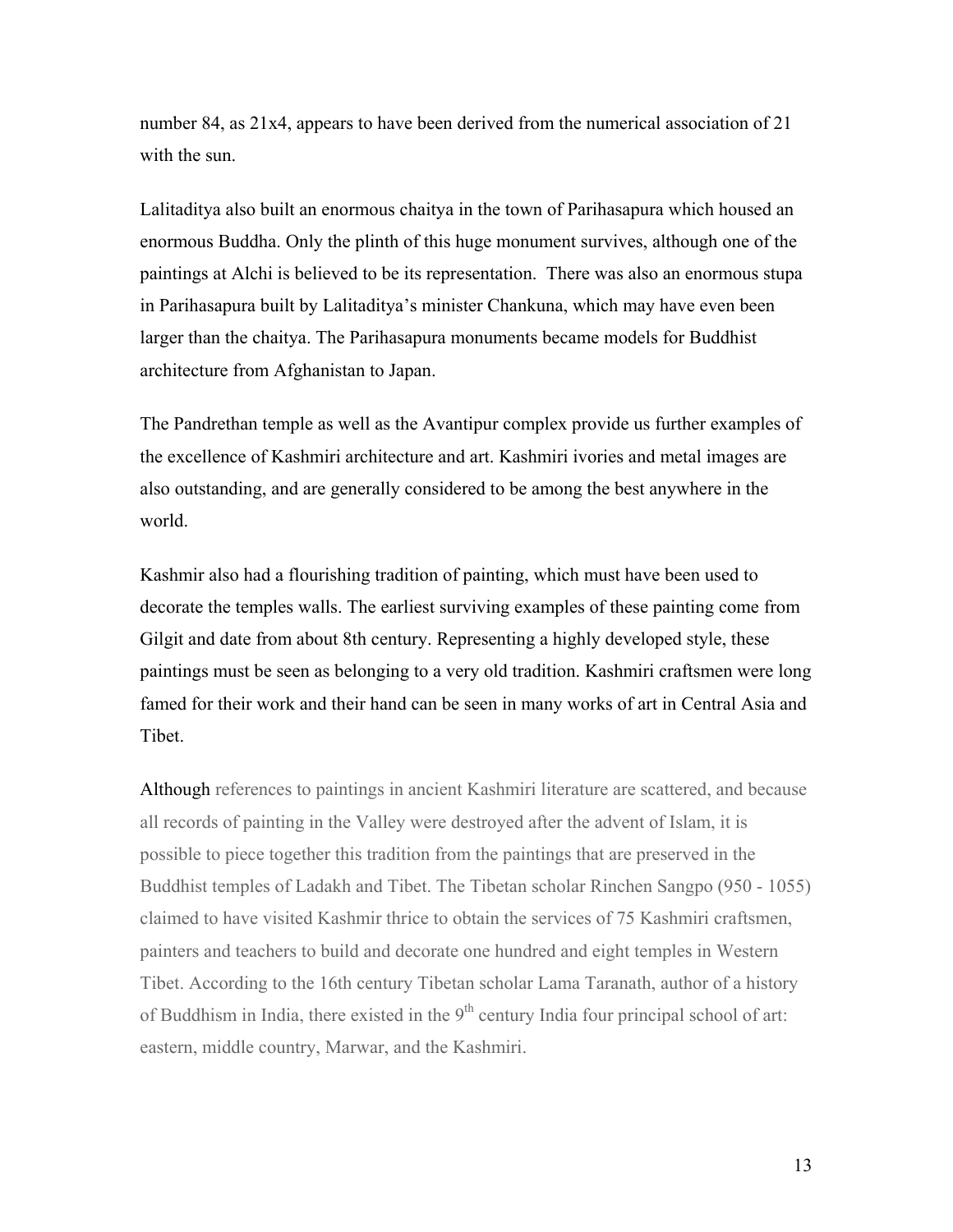The discovery of Gilgit manuscript paintings has deepened our understanding of Kashmiri painting. Although usually assigned to the Kashmir school of the 9th century, on stylistic grounds they may date even earlier as their nearest parallels are found in the 8<sup>th</sup> century stone sculpture of Pandrethan. Painted figures of Boddhisattva Padmapani from Gilgit demonstrates the mingling of the Gandharan and the Gupta Indian conventions with local elements. The faces are typical Gandharan while the iconography and spirit is purely Indian.

After Lalitaditya, Kashmiri style appears to have changed somewhat and it endured till 10-11th century. This phase is the most developed stage of Kashmiri art with its fame spreading into the remote Himalayas.

The 9th century complex of Avantipura built by King Avantivarman (855-883 AD) is an amalgam of various earlier prevalent forms of India and regions beyond. The best example of this style is found in the bronzes dated to 9th to 11th century cast by Kashmiri craftsmen for Tibetan patrons. The style of such bronzes presents a remarkable affinity to the wall-paintings dating to 10-11th century decorated in the Buddhist temples of Western Tibet.

The wall paintings of Mang nang and manuscript painting of Thaling discovered in Western Tibet are generally accepted to have been created by Kashmiri painters. Stylistically, they are a pictorial translation of contemporary Kashmiri bronzes. In the treatment of costumes and ornaments, the artists have meticulously executed the finest details of diaphenous and embroidered garments and intricate design These wall paintings present a final stage of progression of the Kashmiri style which reminds something related to the distant Ajanta.

One of the best sites to see the Kashmiri painting style is in the five temples comprising the *dharma-mandala* at Alchi in Ladakh, which escaped destruction that other Ladakhi temples suffered at the hands of a Ladakhi king who embraced Islam. The earliest of these buildings is the 'Du-khang where one can see astonishingly well preserved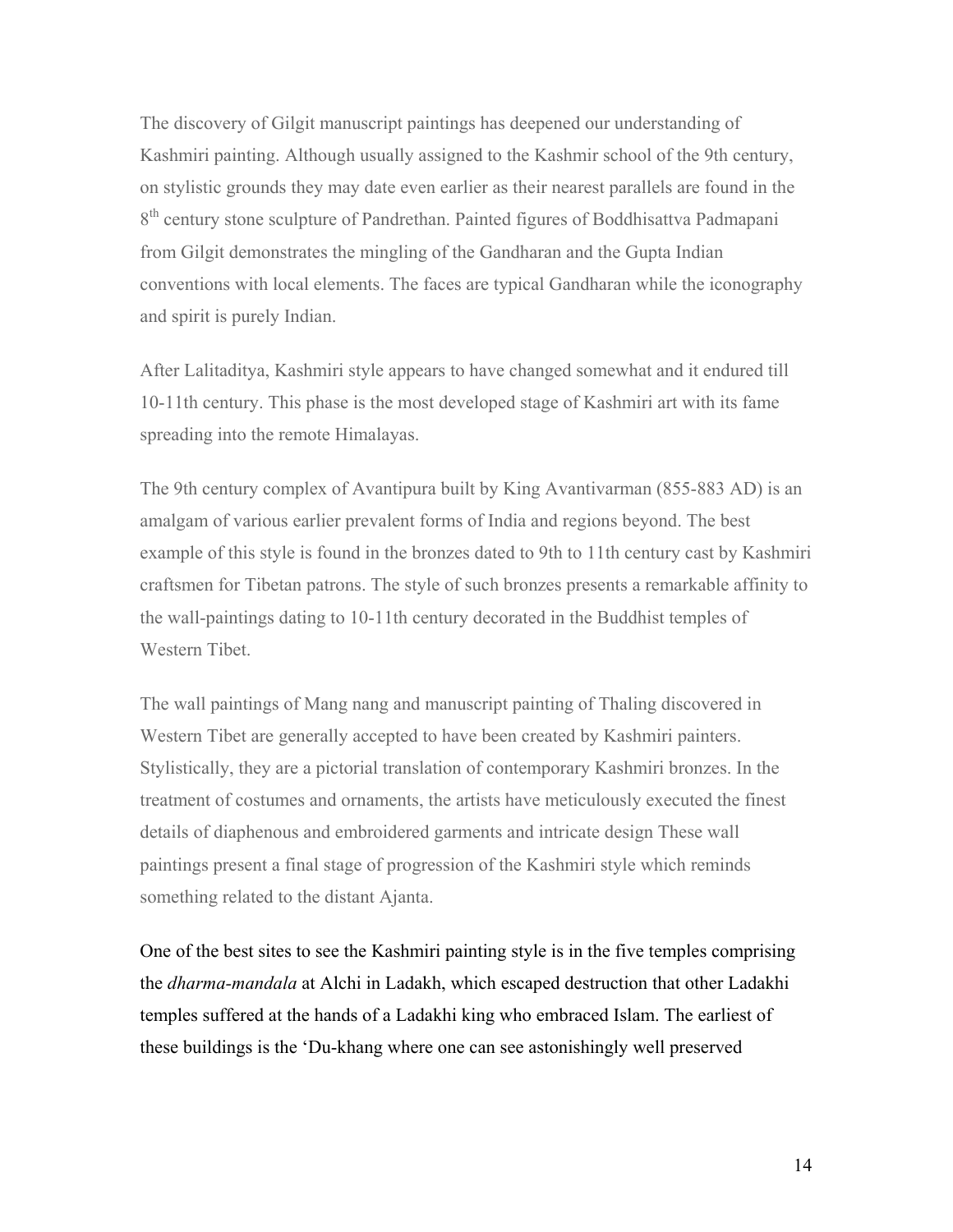mandalas that document the Kashmiri Buddhist pantheon as well as the Buddhist representation of the Hindu pantheon.

The Sum-tsek, a three-level building next to the 'Du-khang presents the native architectural tradition, characterized by piled-up rock walls faced with mud plaster, decorated with delicate wood carvings of the Kashmiri style. Triangular forms are a part of the pillars and other architectural elements in a style that corresponds to the motifs found on the stone monuments of Kashmir. The plan of the building contains three extensions on the east, north, and west where gigantic two-storied images of Avalokiteshvara, Maitreya and Manjushri to remove impurities in speech, mind, and body were situated. Elsewhere in the building is a most interesting painting of Prajnaparamita, identified by the book and the rosary she holds. A tall structure depicted on her sides appears to be the famous chaitya built by Lalitaditya at Parihasapura.

According to the historian of art Susan Huntington, "Kashmir served as a source of imagery and influence for the northern and eastern movements of Buddhist art. The Yunkang caves in China, the wall paintings from several sites in Inner Asia, especially Qizil and Tun-huang, the paintings from the cache at Tun-huang, and some iconographic manuscripts from Japan, for example, should be evaluated with Kashmir in mind as a possible source. A full understanding of the transmission of Buddhist art through Asia is dependent on developing a greater knowledge of Kashmiri art."

#### Dance and Music

Kalhana, while speaking of Lalitaditya, narrates a charming story of how the king discovered the ruins of an old temple where he had a new temple built. While exercising his horse, Lalitaditya saw two beautiful , gazelle-eyed girls sing and dance every day at the same time. Upon questioning they told him that they were dancing girls who danced at the spot on the instructions of their mothers. Lalitaditya had the place dug up and he found two decayed temples with closed doors. Inside were images of Rama and Lakshmana. Clearly the tradition of temple dancing was an old one.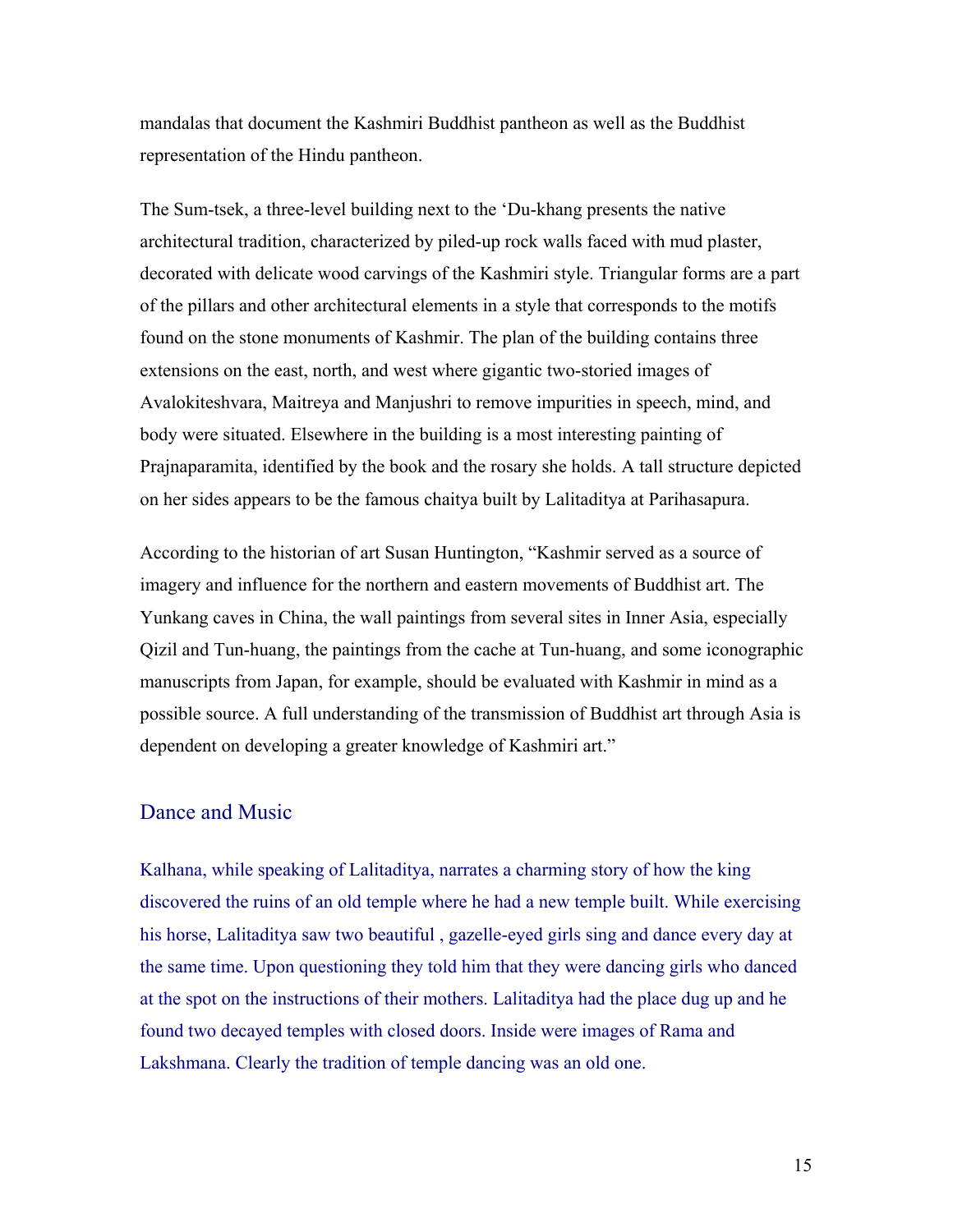The paintings in Kashmiri style bring to us a clear idea of the temple dances which prevailed in Kashmir at the time when these paintings were made (10th–11th Centuries). Indian classical dance in its different forms was born out of the tradition of dancing before the Lord in the temples. This representation of the dance forms enriches our knowledge of the culture of Kashmir and its close integrity to the rest of India. Kalhana mentions many kings who were interested in dance and music.

The only extant complete commentary on the Natya Shastra is the one by Abhinavagupta. The massive thirteenth-century text Sangitaratnakara ("Ocean of Music and Dance"), composed by the Kashmiri theorist Sharngadeva, is one of the most important landmarks in Indian music history. It was composed in south-central India shortly before the conquest of this region by the Muslims and thus gives an account of Indian music before the full impact of Muslim influence. A large part of this work is devoted to marga, that is, the ancient music that includes the system of jatis and grama-ragas. Sharngadeva mentions a total of 264 ragas.

#### Literature

We return to *rasa*, mentioned by Bharata Muni as the essence of artistic expression. In the poetic tradition, it is mentioned by Bhatta Lollata of the  $9<sup>th</sup>$  century, the oldest commentator on the Natya Shastra whose views have come down to us. Other authors such as Shankuka, Bhatta Nayaka, Bhatta Udbhatta, Rudratta, Vamana also wrote on rasa. Kshemendra, the polymath, had his own theory of poetics. Abhinavagupta speaks of nine *rasas*, where *rasa* of peace represents the addition to the eight enumerated by Bharata.

The 9<sup>th</sup> century scholar Anandavardhana wrote the *Dhvanyaloka*., the "Light of Suggestion", which is a world-class masterpiece of aesthetic theory. He rejected the earlier theories of alankara and guna by Bhamaha and Dandin according to which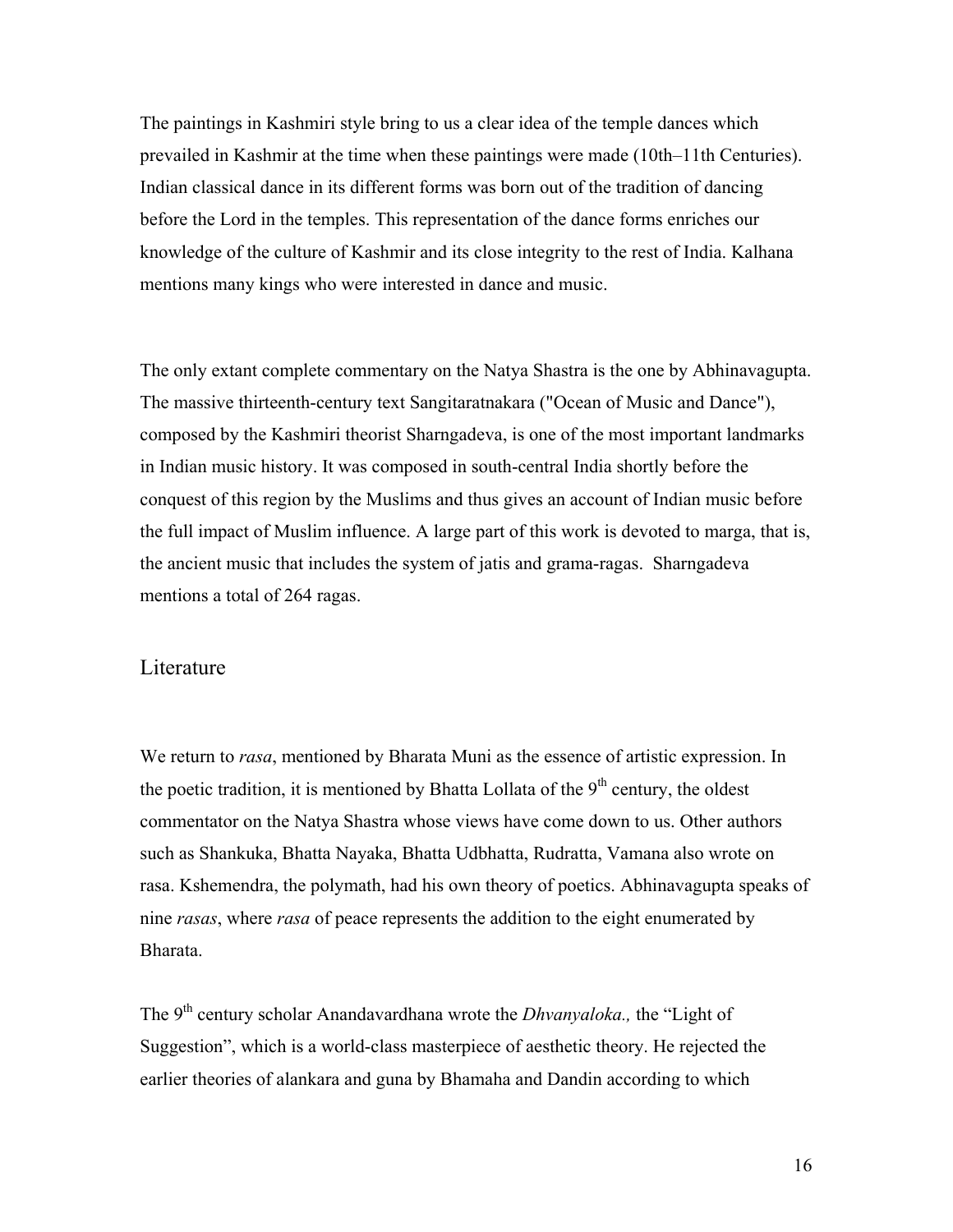ornamental qualities and figures of speech distinguished poetry from ordinary speech. Anandavardhana said that the difference was a quality called *dhvani* which communicates meaning by suggestion indirectly. Anandavardhana was a member of the court of the king Avantivarman.

Anandavardhana was the first to note that *rasa* cannot be communicated directly. If one were to say that "so-and-so and his wife are very much in love," we fail to express the nature of the love. This can be done only by *dhvani,* or suggestion. Abhinavagupta, who lived about a hundred years after Anandavardhana, added important elements to the *dhvani* theory. His famous commentary on the Dhvanyaloka is called the Lochana.

The Western classical tradition of criticism has nothing equivalent to the concepts of *rasa* and *dhvani*. These ideas provide unique insights into Indic literature and they can also be useful in the appreciation of non-Indic literatures.

Abhinavagupta, wrote on philosophy, poetry, tantra, as well as aesthetics. Abhinavagupta also wrote on Tantra, his book Tantraloka (Light of the Tantras) is one of the most important on the subject. In all, he wrote more than sixty works. Kshemendra was a philosopher, poet, and a pupil of Abhinavagupta. Among his books is the Brihatkathamanjari which is a summary of Gunadhya's Brihatkatha in 7,500 stanzas. Somadeva's Kathasaritasagara is another version of Gunadhya's Brihatkatha. Somadeva collection of stories has influenced the birth of fiction elsewhere. These stories were written for the queen Suryamati, the wife of king Ananta (1028-1063). The number of stanzas, not counting the prose passages, exceeds 22,000.

The classic arts and the sciences of Kashmir came to an abrupt end when Islam became the dominant force in Kashmir in the fourteenth century. Sculpture, painting, dance, music could no longer be practiced. After the political situation had become stable, the subsequent centuries saw emphasis on devotion and its expression through the Kashmiri language as in the poetry of Lalleshvari. The creative urges at the folk level found expression in the works of the craftsmen of wood and textiles.